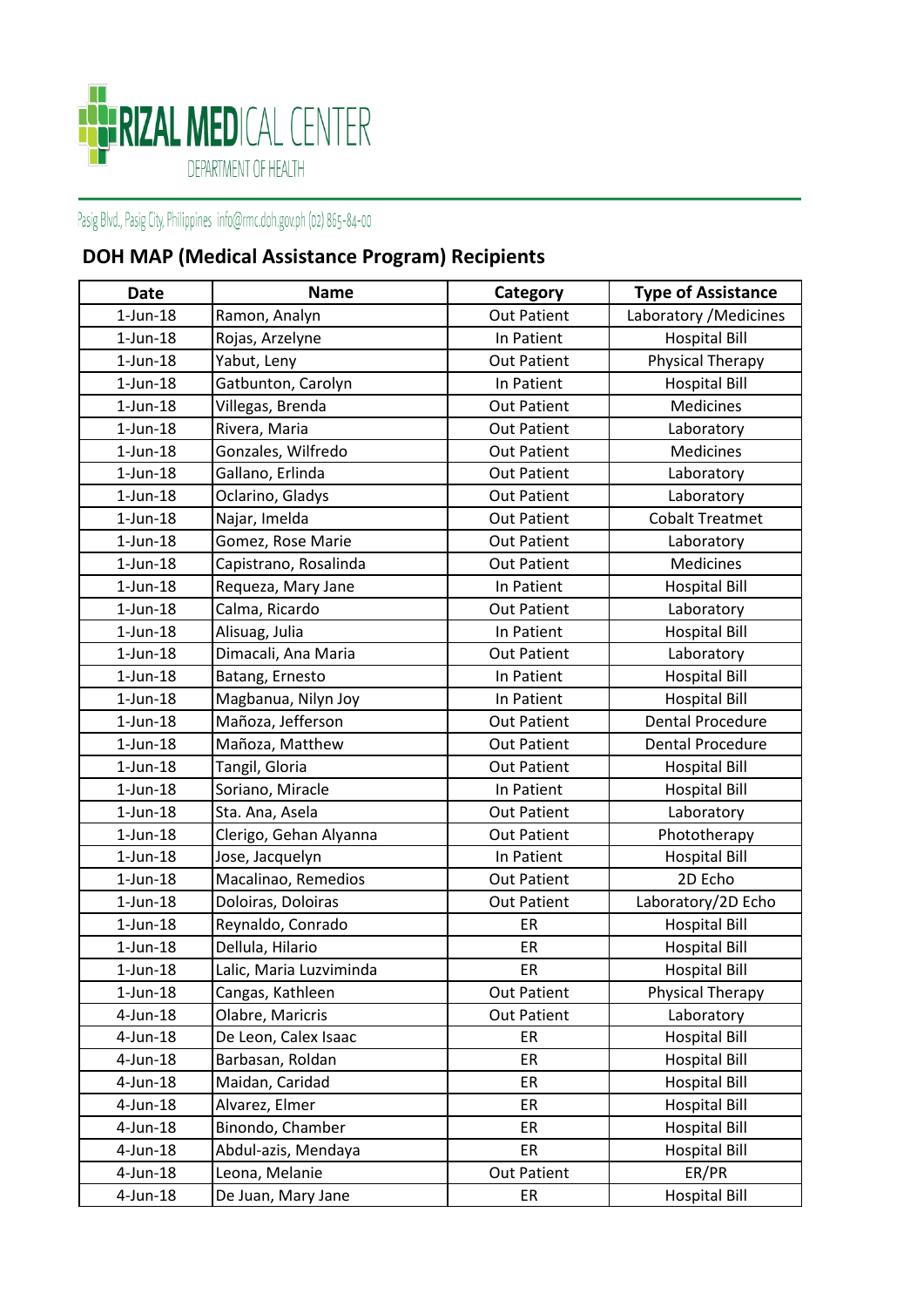| 4-Jun-18     | Arroyo, Ma Theresa      | <b>Out Patient</b> | Physical Therapy     |
|--------------|-------------------------|--------------------|----------------------|
| $4$ -Jun-18  | Abeto, Cristina         | <b>Out Patient</b> | Laboratory           |
| $4$ -Jun-18  | Bernardo, Maricris      | <b>Out Patient</b> | Laboratory           |
| $4$ -Jun-18  | Siñer, Estelito JR      | ER                 | <b>Hospital Bill</b> |
| $4$ -Jun-18  | Nabua, Delia            | ER                 | <b>Hospital Bill</b> |
| $4$ -Jun-18  | Alisuag, Julia          | In Patient         | Laboratory           |
| $4$ -Jun-18  | Liwanagan, Petronio     | <b>Out Patient</b> | Physical Therapy     |
| $4$ -Jun-18  | Tekiko, Leonardo        | <b>Out Patient</b> | Laboratory           |
| $4$ -Jun-18  | Herrera, Rogelio        | <b>Out Patient</b> | Medicines            |
| $4$ -Jun-18  | Parong, Jose            | <b>Out Patient</b> | Laboratory/2Decho    |
| $4$ -Jun-18  | Pantaliano, Maricar     | In Patient         | <b>Hospital Bill</b> |
| $4$ -Jun-18  | Gamara, Cherry          | <b>Out Patient</b> | Medicines            |
| $4$ -Jun-18  | Jandusay, Fe            | <b>Out Patient</b> | 2D Echo              |
| $4$ -Jun-18  | Dela Cruz, Lilia        | <b>Out Patient</b> | Laboratory           |
| $4$ -Jun-18  | Sayson, Mercedes        | <b>Out Patient</b> | Laboratory           |
| $4$ -Jun-18  | Batacan, Lerecel        | In Patient         | <b>Hospital Bill</b> |
| $4$ -Jun-18  | Saldaña, Caren Joy      | In Patient         | <b>Hospital Bill</b> |
| $4$ -Jun-18  | Domingo, Oliver         | <b>Out Patient</b> | Laboratory           |
| $4$ -Jun-18  | Tena, Christine         | In Patient         | <b>Hospital Bill</b> |
| $4$ -Jun-18  | Alag, Arlene            | In Patient         | <b>Hospital Bill</b> |
| $4$ -Jun-18  | Hingco, Elizabeth       | ER                 | <b>Hospital Bill</b> |
| $4$ -Jun-18  | Bruan, Aurea            | In Patient         | <b>Hospital Bill</b> |
| $4$ -Jun-18  | Quintal, Louella        | In Patient         | <b>Hospital Bill</b> |
| $4$ -Jun-18  | Requimin, Raffa         | <b>Out Patient</b> | Laboratory           |
| 4-Jun-18     | Velasco, Lyka           | In Patient         | <b>Hospital Bill</b> |
| $4$ -Jun-18  | Quintal, Lovely         | In Patient         | <b>Hospital Bill</b> |
| $4$ -Jun-18  | Dela Cruz, Dustine Jian | In Patient         | <b>Hospital Bill</b> |
| $4$ -Jun-18  | Verzosa, Prince Jhay    | In Patient         | <b>Hospital Bill</b> |
| $4$ -Jun-18  | Dacallos, Marycris      | In Patient         | <b>Hospital Bill</b> |
| $4$ -Jun-18  | Austria, Maureen Ava    | In Patient         | <b>Hospital Bill</b> |
| $4$ -Jun-18  | Aldas, Ryan             | In Patient         | <b>Hospital Bill</b> |
| 4-Jun-18     | Riel, Ramjie            | In Patient         | <b>Hospital Bill</b> |
| $4$ -Jun-18  | Estibaya, Ernest        | ER                 | <b>Hospital Bill</b> |
| $4$ -Jun-18  | Pagulayan, Rowena       | <b>Out Patient</b> | Physical Therapy     |
| $4$ -Jun-18  | Pamagtingan, Eduardo    | <b>Out Patient</b> | Laboratory           |
| $5 - Jun-18$ | Agao, Bevelia           | <b>Out Patient</b> | Laboratory           |
| $5 - Jun-18$ | Hulleza, Jocelinda      | <b>Out Patient</b> | Laboratory           |
| 5-Jun-18     | Gabriel, Alma           | ER                 | <b>Hospital Bill</b> |
| $5 - Jun-18$ | Ayeras, Felimon         | ER                 | <b>Hospital Bill</b> |
| $5 - Jun-18$ | Vital, Maricor          | ER                 | <b>Hospital Bill</b> |
| $5 - Jun-18$ | Roseus, Teresita        | <b>Out Patient</b> | Laboratory           |
| $5 - Jun-18$ | Rimas, Benjamin         | <b>Out Patient</b> | Laboratory           |
| 5-Jun-18     | Sta. Ana, Asela         | <b>Out Patient</b> | Medicines            |
| $5 - Jun-18$ | Urmeneta, Aileen        | <b>Out Patient</b> | Laboratory           |
| $5 - Jun-18$ | Ludovice, Avelina       | <b>Out Patient</b> | Laboratory/ECG/Xray  |
| $5 - Jun-18$ | Perez, Joseph           | <b>Out Patient</b> | Medicines            |
| 5-Jun-18     | Villanueva, Florencio   | ER                 | <b>Hospital Bill</b> |
| $5 - Jun-18$ | Quisquino, Paulino      | In Patient         | <b>Hospital Bill</b> |
| $5 - Jun-18$ | Geronimo, Norma         | <b>Out Patient</b> | Laboratory           |
| $5 - Jun-18$ | Blando, Jerome          | <b>Out Patient</b> | Medicines            |